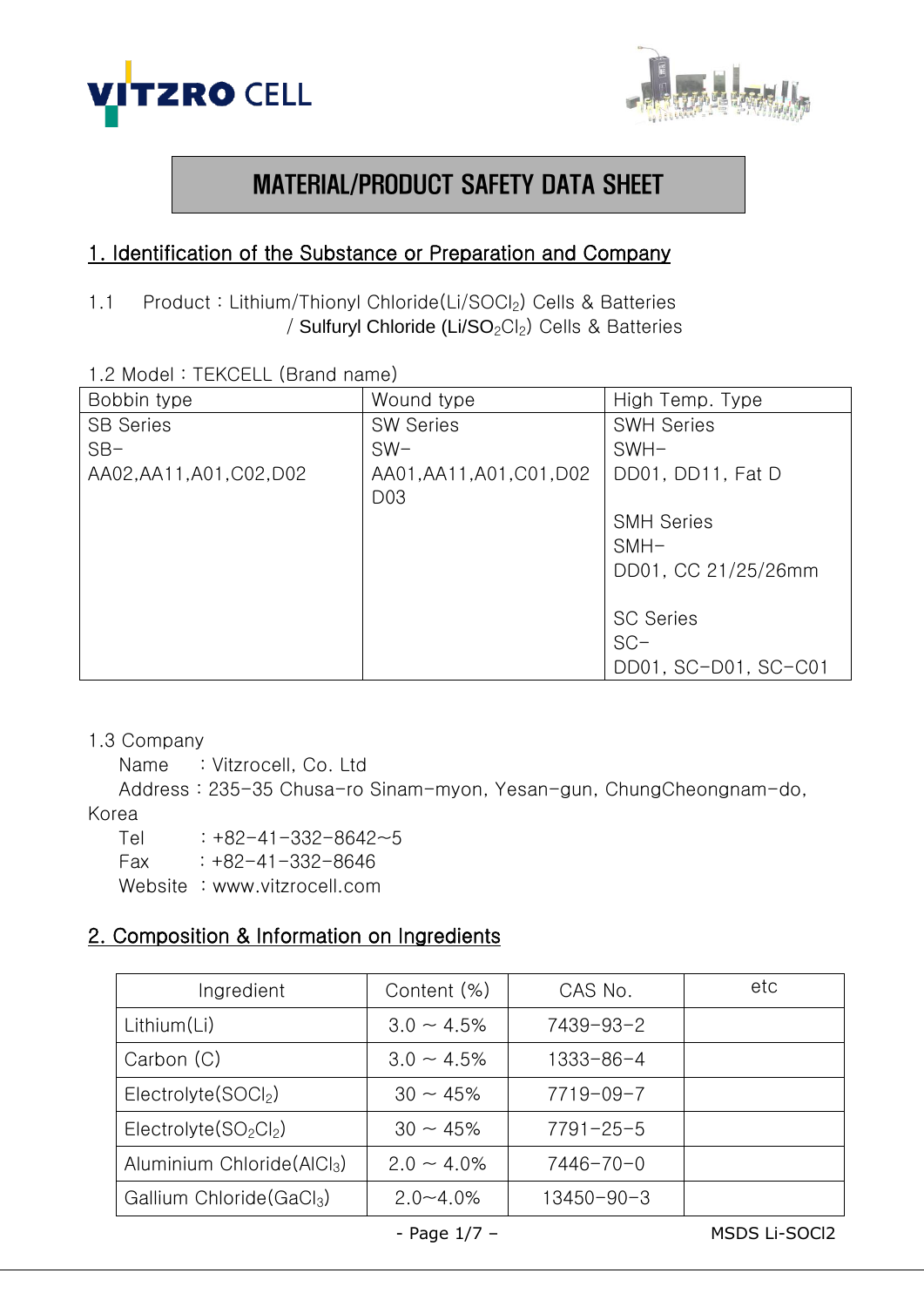



### 3. Hazards Identification

The batteries described in this MSDS are hermetically sealed unit, which are not hazardous when used according to the recommendations of the manufacturer. Under normal condition of use of the batteries, the electrode materials and the liquid electrolyte they contained are non-reactive provided the battery integrity is maintained. Risk of exposure exists only in case of mechanical, electrical or thermal abuse. Thus, the batteries should not short circuit, recharge, puncture, incinerate, crush, immerse in water, force discharge, or expose to above the temperature range of the cell or battery. In these cases, there is risk of fire or explosion.

### 4. First Aid Measures

Handle according to emergency measures under in case of battery rupture, explosion or leakage and evacuate personnel from contaminated area and provide good ventilation to clear out corrosive fumes, gases or the pungent odour. Seek immediate medical attention.

Inhalation – Remove from exposure, rest and keep warm. In severe cases, obtain medical attention

**Skin Contact** – Wash off skin thoroughly with flow water for  $10~15$  minutes and obtain medical attention.

Eye Contact – Irrigate thoroughly with Water for at least 15 minutes and obtain medical attention.

Ingestion – Wash out mouth thoroughly with water and give plenty of water to drink for vomit and obtain medical attention.

### 5. Fire Fighting Measures

It is effective to use cold water in order to prevent spread of fire caused by lithium cells. However, never use hot water.

Lith-X(Class D extinguishing media) is the only effective on fires involving a few lithium batteries. If the cells are directly involved in a fire, DO NOT USE WATER, SAND, CO2, HALON and DRY POWDER or SODA ASH EXTINGUISHERS.

If a fire is in adjacent area, and cells are packed in their original containers, the fire can be fought based on fuelling material, e.g. paper and plastic products.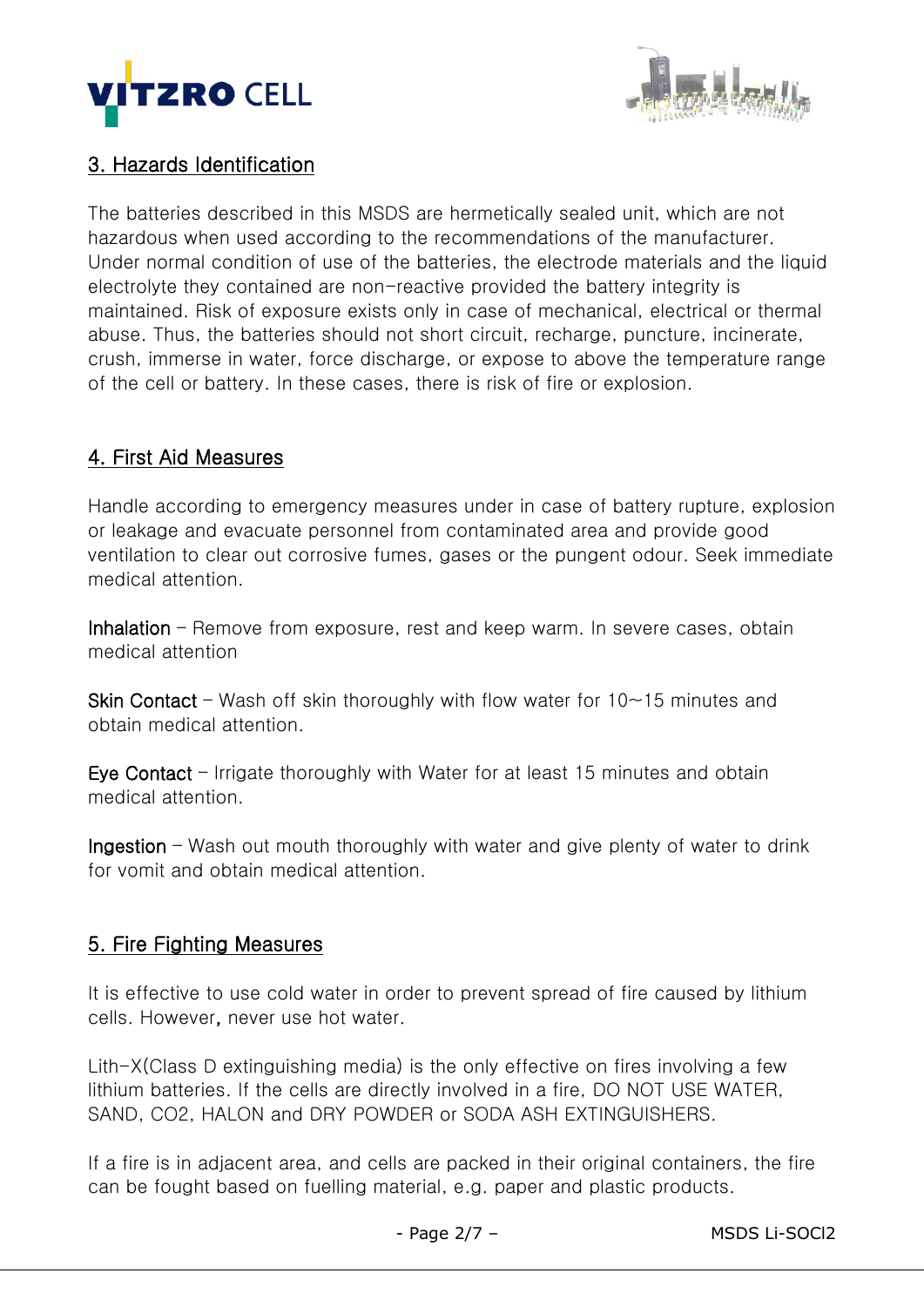



### 6. Accidental Release Measures

Do not breathe vapours or touch liquid with bare hand. If the skin has come into contact with the electrolyte, take an action in accordance with 4. First Aid Measures.

Graphite powder should be used to absorb the exudation, seal leaking battery and graphite powder in plastic bag and dispose of Special Waste.

### 7. Handling and Storage

Handling  $-$  Prevent short circuit and do not use the battery above the temperature rating of battery. Do not recharge, force over-discharge (voltage below 0.0V), puncture and compress.

Storage – Storage preferably in cool (below  $30^{\circ}$ C) and non-elevated temperatures place. Storage in high temperatures can result in shortened battery life and degrade performance. Do not store batteries in high humidity, shock and vibration environments.

Others – Do not charge primary battery which is not chargeable battery. Follow manufacturer's recommendations regarding maximum recommended current and operating temperature range.

# 8. Exposure Controls & Personal Protection

The following safety measures are not necessary in normal use. They need only be applied if there is a risk that, in use or handling, the recommendations, as outlined in Section 3, have not been followed.

Respiratory protection  $-$  In all fire situations, use filter mask or self- contained breathing Apparatus for harmful gases or other material prevention.

Hand protection – In leakage situations, use specific gloves for leaking chemical substance and heat prevention.

Eye protection – Use safety goggles or face shield which can separate eyes and the outside for chemical substance and heat prevention.

Other protective equipment – Additional equipments are needed to prevent from chemical substance, harmful material and heat. (Clothes, boots etc.)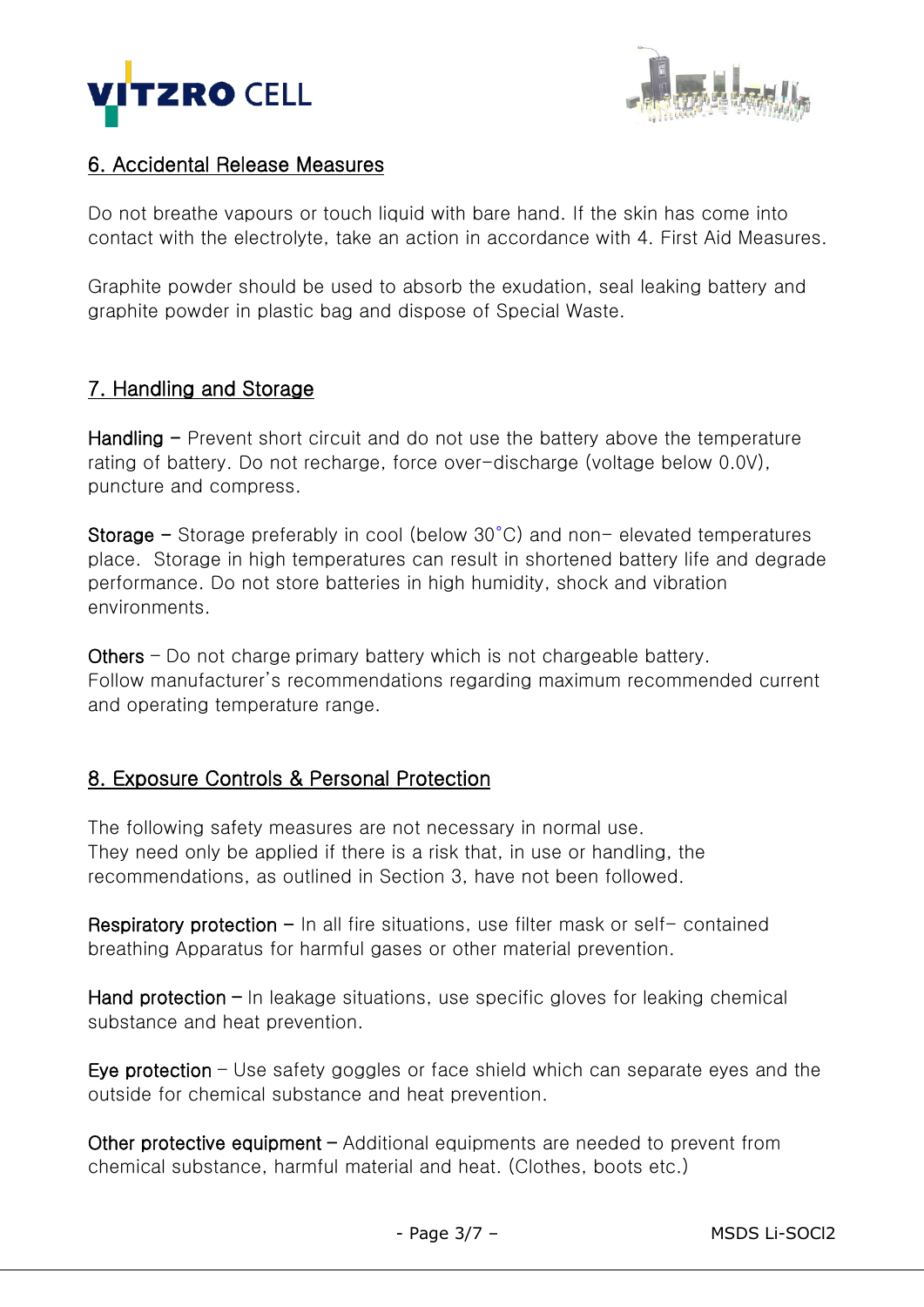



# 9. Physical and Chemical Properties

| Appearance                      | Cylindrical shape                                                  |
|---------------------------------|--------------------------------------------------------------------|
| Odour                           | Odourless. If leaking, gives off a pungent and<br>corrosive odour. |
| pH                              | Not applicable<br>(Unless individual components exposed)           |
| Boiling point                   | Not applicable<br>(Unless individual components exposed)           |
| Vapour pressure<br>(mmHg, 25°C) | Not applicable<br>(Unless individual components exposed)           |
| <b>Relative density</b>         | Not applicable<br>(Unless individual components exposed)           |
| Flash point                     | Not applicable<br>(Unless individual components exposed)           |
| Flammability                    | Not applicable<br>(Unless individual components exposed)           |
| Solubility (water)              | Not applicable<br>(Unless individual components exposed)           |
| Solubility (other)              | Not applicable<br>(Unless individual components exposed)           |
| <b>Physical state</b>           | Solid                                                              |

### 10. Stability and Reactivity

Product is stable under conditions described in Section 7 (Handling and storage).

Conditions to avoid – heating and incineration above 90℃, transformation, abscission, compression, puncture, disassembly, charge, a short circuit, storage in high humidity for a long time.

Material to avoid - Prevent to contact Oxidizer, Strong carbonated water, Alkali solutions, Water  $(H<sub>2</sub>O)$ , Aluminium, Zinc, and Electrolyte.

#### Harmful materials caused by disassembly

- 1. Water  $(H<sub>2</sub>O)$  reacts with lithium metal to form powder such as lithium hydroxide (LiOH), lithium oxide and hydrogen gas  $(H_2)$
- 2. In case of heating Thionyl chloride(SOCl<sub>2</sub>) above 150℃, chlorine(Cl<sub>2</sub>), sulfur dioxide( $SO_2$ ), sulphur trioxide( $SO_3$ ), disulfur dichloride( $S_2Cl_2$ ), sulphur dichloride (SCI<sub>2</sub>), lithium oxide(Li<sub>2</sub>O) may occur.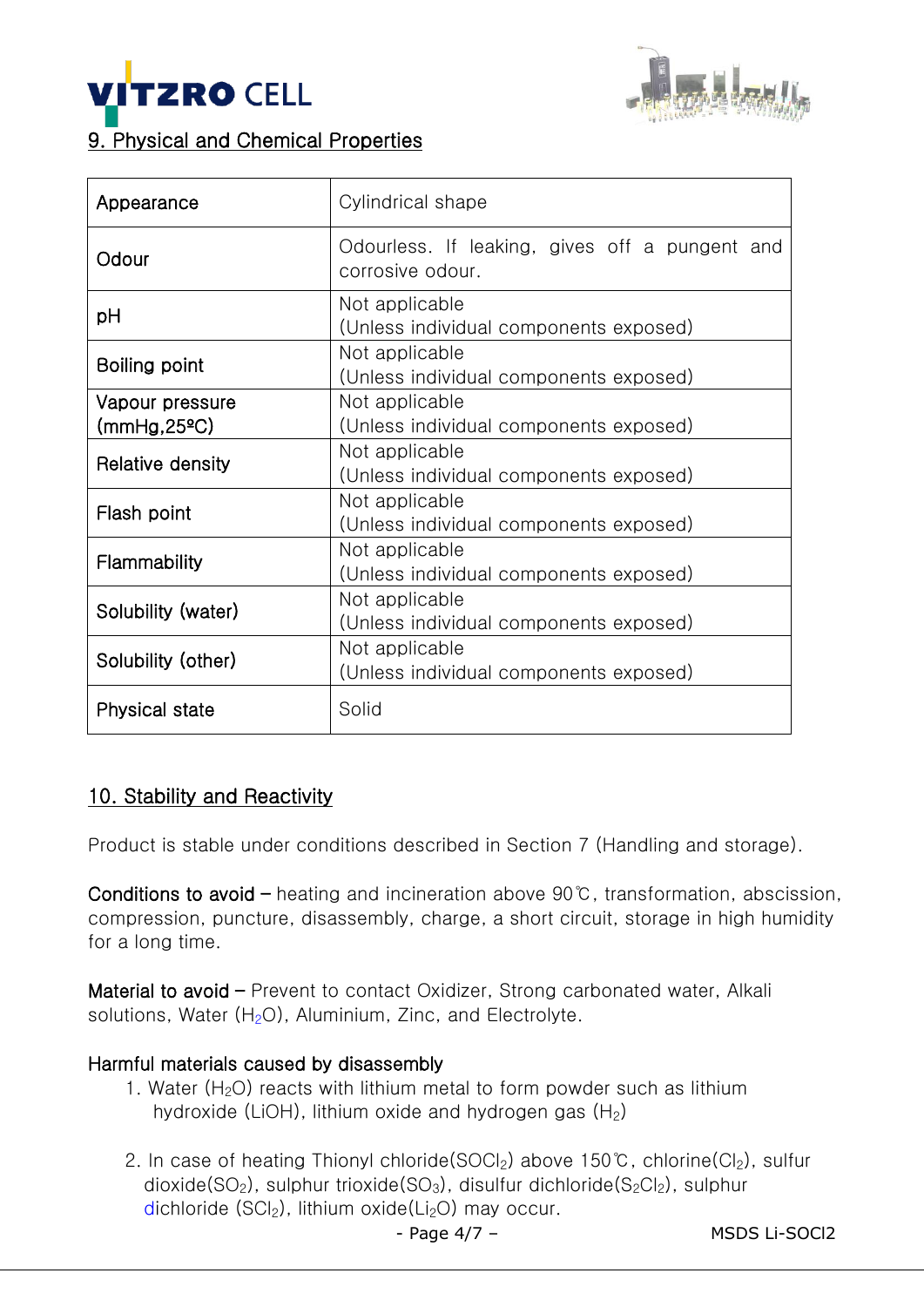



3. Water ( $H_2O$ ) reacts with thionyl chloride(SOCI<sub>2</sub>) in room temperature to form hydrochloric acid(HCl) and sulphur dioxide( $SO<sub>2</sub>$ ).

# 11. TOXICOLOGICAL INFORMATION

Symptoms and Signs – None, unless battery ruptures. In the event of exposure to internal contents, corrosive fumes will be very irritating to skin, eyes and mucous membranes.

Inhalation  $-$  Lung irritant.

Skin contact – Skin irritant

Eye contact – Eye irritant

Ingestion  $-$  if swallow, it can be poisoned.

Medical condition aggravated by exposure  $-$  In the event of exposure to internal contents, eczema, skin allergies, lung injuries, asthma and other respiratory disorders may occur.

### 12. Ecological Information

When properly used of disposed the battery does not present environmental hazard.

Cells of Vitzrocell do not contain mercury, cadmium, lead and Cr<sup>6+</sup> which has a bad influence on environment.

#### 13. Disposal Considerations

Do not incinerate or subject cells to temperatures in excess of 85°C. In the event of such abuse can result in loss of seal that causes explosion.

Cells should be separated after use in order to prevent short circuit terminal by using tape or other tools and dispose of in accordance with regulations.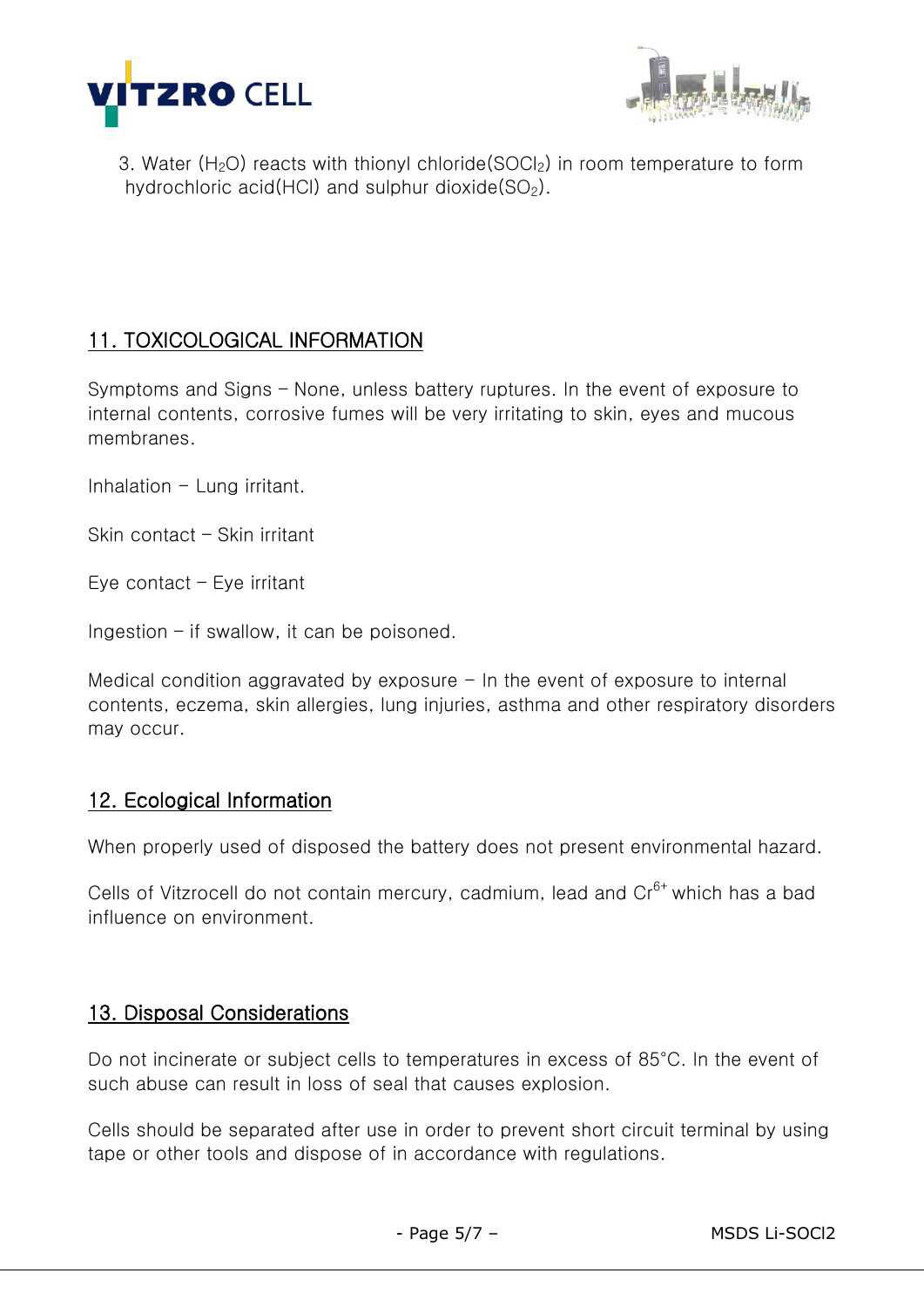



#### Compliance with IATA Dangerous Goods Regulation (DGR)

| Model             | D.G Class: Class 9 UN3090    |  |
|-------------------|------------------------------|--|
| SB-AA02           | Section II                   |  |
| SB-AA11           | section IB                   |  |
|                   | section II (less than 8cell) |  |
| <b>SB-A01</b>     | section IB                   |  |
|                   | section II (less than 8cell) |  |
| SB-C02            | section IA Class9            |  |
| <b>SB-D02</b>     | section IA Class9            |  |
| SB-D02(Cap)       | section IA Class9            |  |
| SW-AA11           | section IB                   |  |
|                   | section II (less than 8cell) |  |
| SW-AA01           | Section II                   |  |
| SW-C01            | section IA Class9            |  |
| $SW-D02$          | section IA Class9            |  |
| $SW-D03$          | section IA Class9            |  |
| SWH-DD01          | section IA Class9            |  |
| SWH-DD11          | section IA Class9            |  |
| SWH-Fat D         | section IA Class9            |  |
| SMH-DD01          | section IA Class9            |  |
| SMH-CC 21/25/26mm | section IA Class9            |  |
| $SC-C01$          | section IA Class9            |  |
| SC-D01            | section IA Class9            |  |
| SC-DD01           | section IA Class9            |  |

Lithium cell must pass relevant examination regardless of lithium content. Relevant regulation and examination regulation for product are as follows.

- The UN Recommendations on the Transport of Dangerous Goods, Model Regulations
- The UN recommendations on the Transport of Dangerous Goods, Manual of Tests and Criteria, Part Ⅲ, Section 38.3

Hazard Classification: Class9